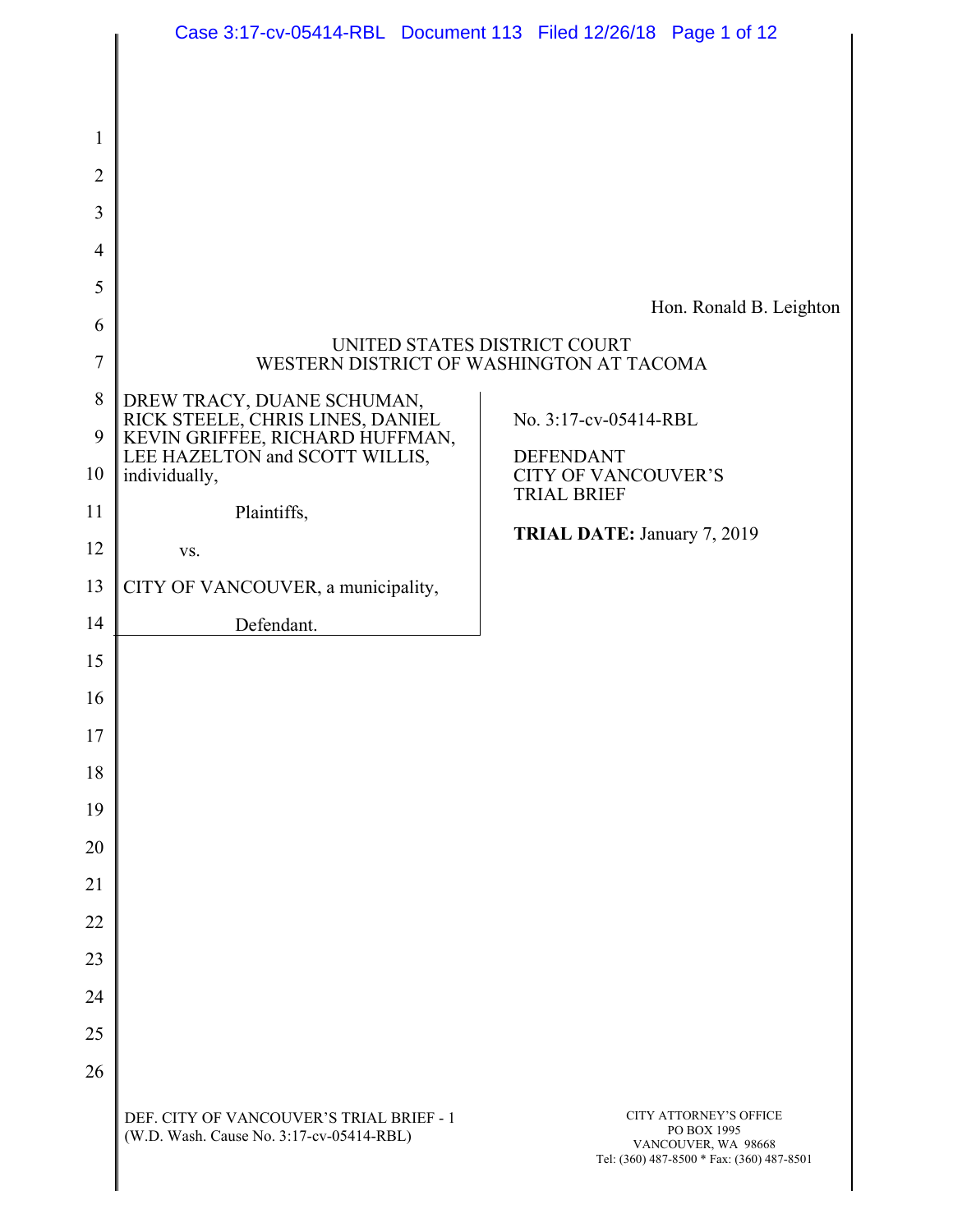1

# **I. INTRODUCTION**

2 3 4 5 6 7 8 9 This Court stated in plain terms: "the BCs' exempt status depends on their primary duties." (Dkt. 90 at 4.) If the BCs' primary duty is determined by the jury to be management, they should be deemed exempt under 29 C.F.R. § 541.601 ("highly compensated employee" or "HCE"). The City will argue at trial that the BCs are HCEs, which excuses the City from additionally proving the fourth element of 29 C.F.R. § 541.100, namely that the BCs' "suggestions and recommendations as to the hiring, firing, advancement, promotion or any other change of status of other employees are given particular weight." Nevertheless, the City proposes instructions on both tests consistent with Department of Labor ("DOL") regulations.

**II. AUTHORITY**

- 10
- 11

### **A. The parties agree that the City should present its case first because the City holds the burden of proof on all remaining issues.**

12 13 14 15 16 17 18 Every issue on which the Plaintiffs would have held the burden of proof has been resolved either by stipulation or by the Court's summary judgment order. The only issues remaining for the jury's consideration are whether the Plaintiffs are exempt and whether the City acted in good faith<sup>1</sup> as to deny liquidated damages if an FLSA violation is found. Consequently, the City holds "the affirmative of [every] issue" remaining to be decided, which means it should "open the cause." LCR 43(h)(1). Plaintiffs have advised that they agree the City should present its case first. This is reflected in Joint Instruction #8.

- 19
- 20

## **B. The Court should instruct the jury that preponderance of the evidence is the appropriate burden of proof for FLSA exemptions.**

21 22 23 The Ninth Circuit explicitly adopted preponderance of the evidence as the test to determine whether an employer proves an employee is exempt under the FLSA. *Dickenson v. United States*, 353 F.2d 389, 392 (9th Cir. 1965). ("[O]nce [FLSA] coverage is proved, the

24

<sup>&</sup>lt;sup>1</sup> Defendant submits that this issue should be submitted to the jury as Judge Lasnik did in an approach approved by the Ninth Circuit last year. *Acosta v. Zhao Zeng Hong*, No. 2:13-cv-00877-RSL (W.D. Wash.) (Dkt. 147 at 22),

<sup>25</sup> 26 *aff'd*, 704 Fed. Appx. 661, 665 (9th Cir. 2017). There is authority suggesting the Court may decide this issue unilaterally or, as was done in *Acosta*, tender it to the jury.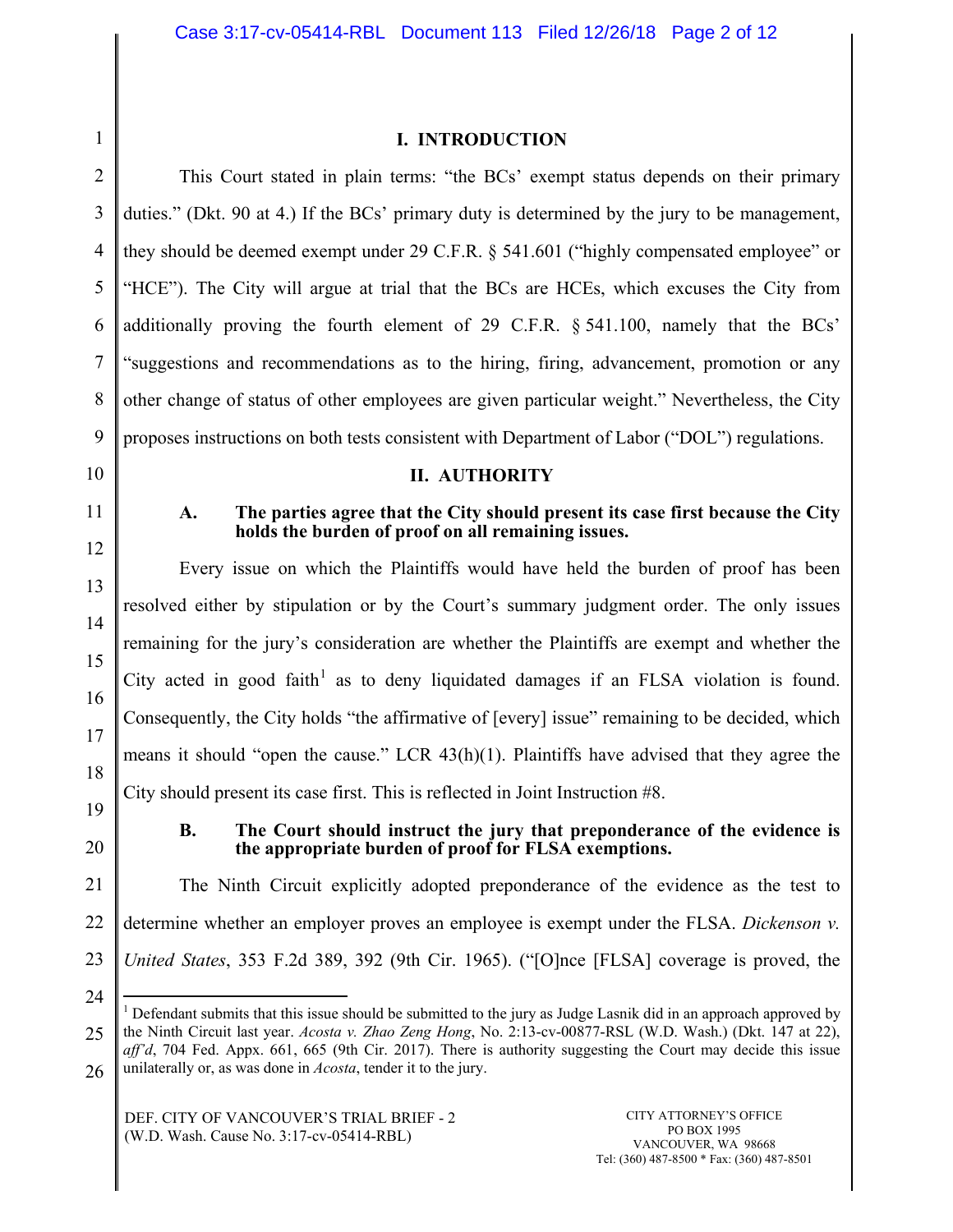# Case 3:17-cv-05414-RBL Document 113 Filed 12/26/18 Page 3 of 12

1 2 3 defendant employer must prove *by a preponderance of the evidence* that he was a retailer under the Act, meeting the percentage tests for exemption.") (emphasis added). The City's proposed instruction adheres to this standard.

4 5 6 7 8 9 10 11 Plaintiffs instead propose a "clear and convincing" standard, pointing to Fourth Circuit cases and one Ninth Circuit unpublished decision. The Fourth Circuit stands alone embracing a standard other than preponderance.<sup>2</sup> In fact, the Tenth Circuit overturned a jury verdict when a "district court … instructed the jury that [the employer] bore a heightened burden of proof in establishing its entitlement to an FLSA exemption." *Lederman v. Frontier Fire Prot., Inc.*, 685 F.3d 1151, 1153, 1158 (10th Cir. 2012). *Lederman* made clear that "an employer need prove such an exemption by [nothing] more than a preponderance of the evidence." *Id.* at 1158. As stated above, the Ninth Circuit is in accord with *Lederman*. *Dickenson*, 353 F.2d at 392.

12 13 14 15 16 17 18 19 Given that the Fourth Circuit stands contrary to what the Ninth Circuit adopted, this Court should reject Plaintiffs' proposal. To be sure, the lone unpublished Ninth Circuit decision cited by Plaintiffs discussed the clear and convincing standard because an Arizona statute<sup>3</sup> required the heightened burden to determine whether the plaintiff there was an independent contractor or employee under state law. *See Iontchev v. AAA Cab Service, Inc.*, 685 Fed. Appx. 548 (9th Cir. 2017). *Iontchev* affirmed the denial of recovery "under the FLSA *and Arizona law*" because the employer established "by clear and convincing evidence" that the plaintiffs were independent contractors. *Id.* at 549-50 (emphasis added). In other words, the employer

24

25

26 ARIZ. REV. STAT. § 23-362 (emphasis added).

> DEF. CITY OF VANCOUVER'S TRIAL BRIEF - 3 (W.D. Wash. Cause No. 3:17-cv-05414-RBL)

<sup>20</sup>

<sup>21</sup> 22 2 *See Meza v. Intelligent Mexican Mktg., Inc.*, 720 F.3d 577, 581 (5th Cir. 2013); *Foster v. Nationwide Mut. Ins. Co.*, 710 F.3d 640, 646 (6th Cir. 2013); *Lederman v. Frontier Fire Prot., Inc.*, 685 F.3d 1151, 1158 (10th Cir. 2012); *Yi v. Sterling Collision Ctrs., Inc.*, 480 F.3d 505, 507 (7th Cir. 2007); *Dybach v. Fla. Dep't of Corr.*, 942 F.2d 1562, 1566 n.5 (11th Cir. 1991); *Martin v. Malcolm Pirnie, Inc.*, 949 F.2d 611, 614 (2d Cir. 1991).

<sup>23</sup>  $3$  The statute in question provided:

whether a person is an independent contractor or an employee shall be determined according to the standards of the federal fair labor standards act, *but* the burden of proof shall be upon the party for whom the work is performed to show independent contractor status by *clear and convincing evidence*.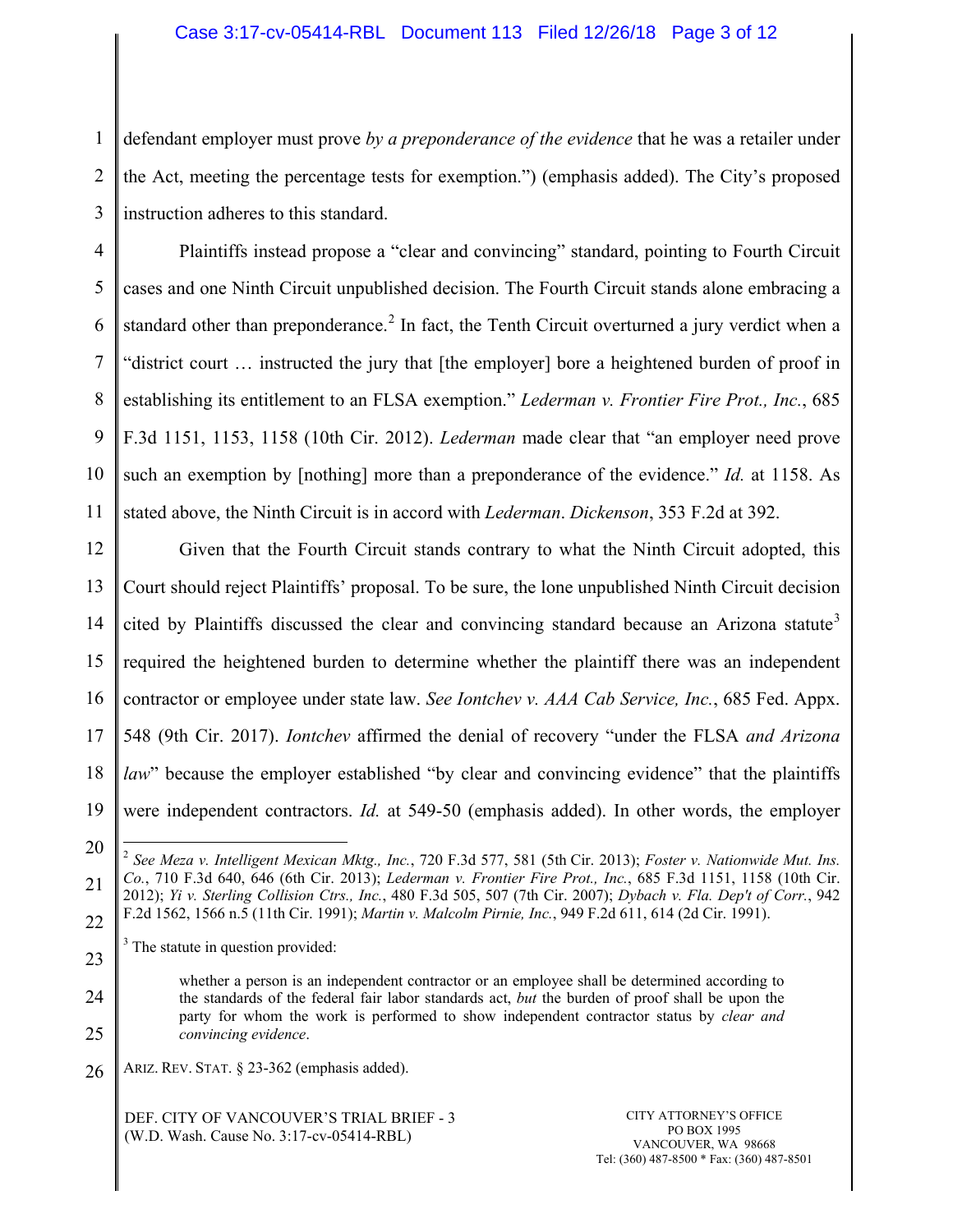## Case 3:17-cv-05414-RBL Document 113 Filed 12/26/18 Page 4 of 12

1 2 3 4 there satisfied a higher burden of proof mandated by state law, eliminating any need to determine whether the employer also met the lower FLSA standard. *Id.* at 550-51. Given the absence of any state law requiring the heightened burden of proof in this case, there is no reason to depart from the preponderance standard embraced by the Ninth Circuit for the FLSA.

5 6 7 8 9 10 11 Plaintiffs additionally propose an instruction stating that the FLSA exemptions must be narrowly construed. Giving that instruction would be reversible error. *United States v. Cortes*, 732 F.3d 1078, 1084-85 (9th Cir. 2013) (misstatements of the law grounds for reversal); *Encino Motorcars, LLC v. Navarro*, 138 S. Ct. 1134, 1142 (2018) (rejecting "narrowly construed" standard). Moreover, even when that statement was the law (it is no longer), it was used by courts to construe the statute, not to instruct a jury. *See Lederman*, 685 F.3d at 1158. None of the cases cited by Plaintiffs applied this rejected principle in the context of instructing the jury.

12

13

### **C. The Court should adopt the City's Proposed Instructions 4-7 on whether these Plaintiffs are exempt under the FLSA.**

14 15 16 17 18 19 20 21 22 23 24 25 26 "Jury instructions must fairly and adequately cover the issues presented, must correctly state the law, and must not be misleading." *SEIU v. Nat'l Union of Healthcare Workers*, 718 F.3d 1036, 1047 (9th Cir. 2013); *Dang v. Cross*, 422 F.3d 800, 804 (9th Cir. 2005) (same). The adequacy of "instructions must be evaluated in the context of the whole trial." *United States v. Marabelles*, 724 F.2d 1374, 1382 (9th Cir. 1984). The City's proposed instructions ("DPJI") Nos. 4, 5, 6, and 7 accurately preserve the HCE, bona-fide executive, primary duty, and management tests while also presenting the elements and factors in a digestible fashion. Each instruction accurately reflects the language in the corresponding DOL regulations. *United States v. Fries*, 781 F.3d 1137, 1150 (9th Cir. 2015) (noting that adopting the language of the statute is appropriate where the plain meaning of the rule is unambiguous). Although DPJI 4 slightly modifies the regulatory structure—presenting as an element the requirement that the plaintiff's primary duty include non-manual or office work—this change accurately reflects 29 C.F.R. § 541.601's limitation of the HCE test to only those employees whose primary duty

DEF. CITY OF VANCOUVER'S TRIAL BRIEF - 4 (W.D. Wash. Cause No. 3:17-cv-05414-RBL)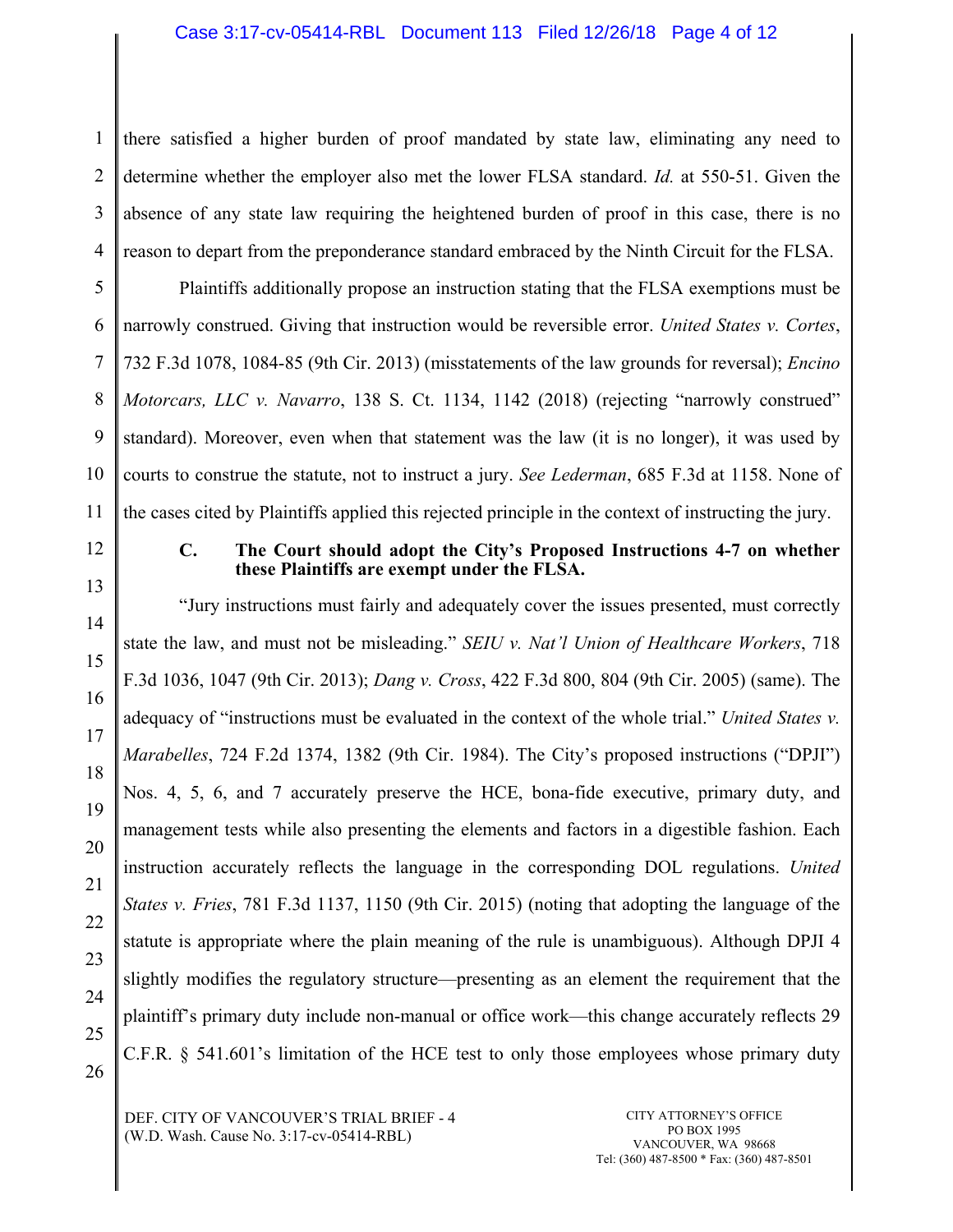#### Case 3:17-cv-05414-RBL Document 113 Filed 12/26/18 Page 5 of 12

1 2 3 4 includes office or non-manual work. *Id.* To be sure, there is precedent for articulating the HCE test in the form proposed by the City. *See* Jury Charge (Dkt. 65), *Escribano v. Travis County*, No. 1:15-CV-331-RP (W.D. Tex. Sept. 22, 2016), at 10-11; Jury Charge (Dkt. 112), *Benavides, et al. v. City of Austin*, No. A-11-CV-438-LY (W.D. Tex. Nov. 13, 2012) at 21-22.

5 6 7 8 9 10 11 12 13 14 15 16 17 18 19 Conversely, Plaintiffs' proposed instructions (PPJIs) either overcomplicate the contents of the regulation by adding superfluous and conflicting information, or misleadingly omit terminology to achieve a desired meaning. For example, one proposed instruction admits that Plaintiffs customarily and regularly direct the work of two or more people (PPJI 6), but then disputes in the very next proposed instruction whether any Plaintiff "customarily and regularly performs any one or more of the exempt duties or responsibilities described in the executive exemption" (PPJI 7). Conflicting instructions are misleading and should not be given. *United States v. Pazsint*, 703 F.2d 420, 424 (9th Cir. 1983). Further, PPJI 7 unnecessarily includes inapposite examples of what constitutes manual work for purposes of the HCE test. *See* PPJI 7 (referring to "carpenters, electricians, mechanics, plumbers, iron workers, craftsmen, operating engineers, longshoremen, construction workers, [and] laborers"). Conversely, the City's instruction adopts the regulation's definition of "manual" without the inapplicable and confusing example, which is preferred. *United States v. Chambers*, 918 F.2d 1455, 1460 (9th Cir. 1990) (court need not define "a common word which an average juror can understand and which the average juror could have applied to the facts of this case without difficulty").

20 21 22 23 24 25 26 Most importantly, Plaintiffs' proposed instructions repeatedly include an error of law. "Repetitious instructions which place undue emphasis on matters favorable to either side constitute reversible error." *Gill v. Manuel*, 488 F.2d 799, 802 (9th Cir. 1973). In contrast to this principle of law, Plaintiffs propose that jurors be instructed to find for the City only where "defendant has proven one or more of the plaintiffs meet all of the elements of the [a given] Exemption *and* that plaintiffs' primary duty is not that of First Responders." (Emphasis added). Charging the jury in this manner overemphasizes the role of 29 C.F.R. § 541.3(b), because

DEF. CITY OF VANCOUVER'S TRIAL BRIEF - 5 (W.D. Wash. Cause No. 3:17-cv-05414-RBL)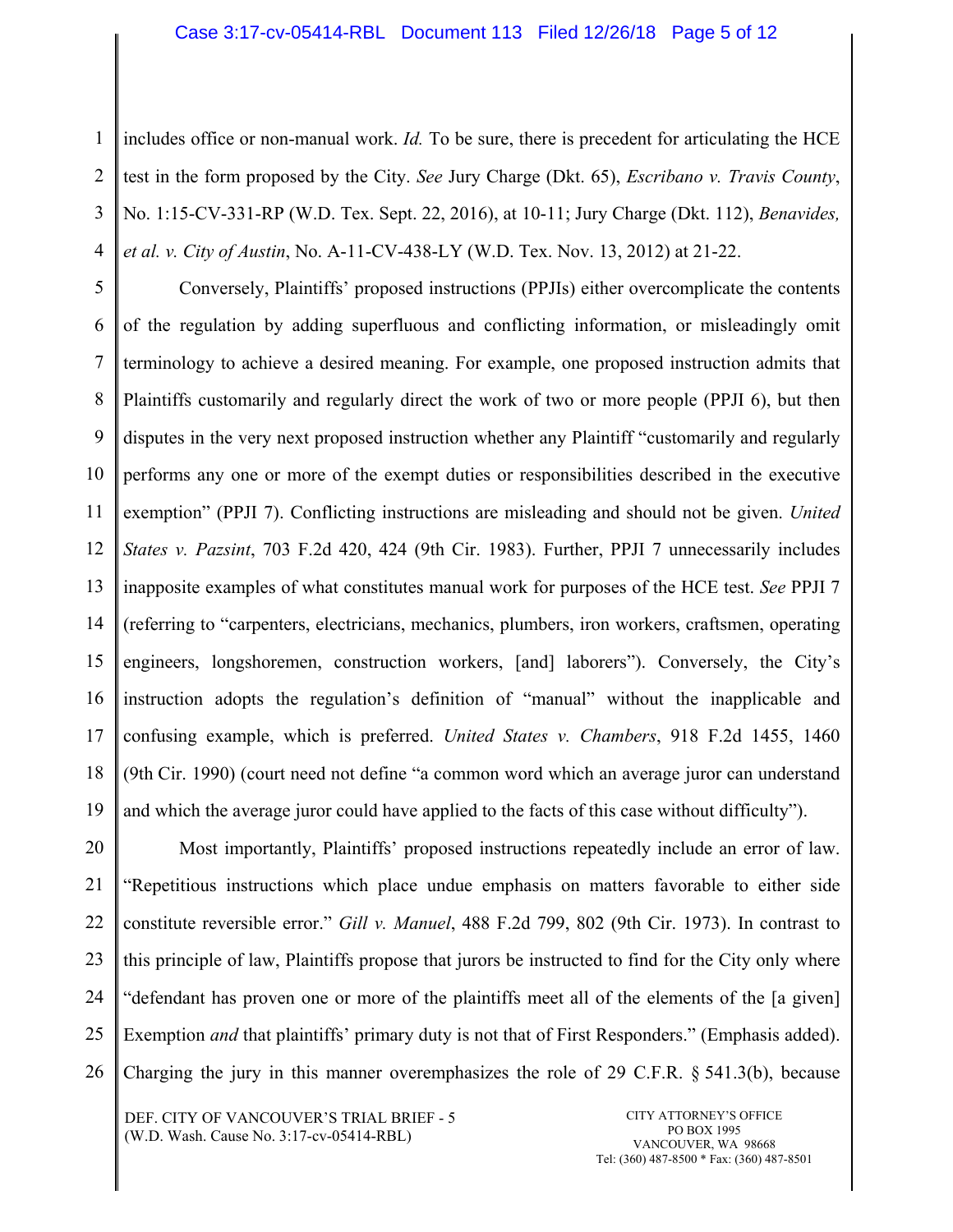# Case 3:17-cv-05414-RBL Document 113 Filed 12/26/18 Page 6 of 12

1 2 3 4 5 6 7 8 9 10 primary duty is a necessary element of both the executive and HCE tests. As such, the jury will, when answering the question of primary duty, refer to the appropriate primary duty instruction and make their determination. *Fields v. Brown*, 503 F.3d 755, 782 (9th Cir. 2007) (courts "presume that jurors follow the instructions"). If the jury concludes that the elements of the executive exemption are met under either the traditional test (§ 541.100) or HCE test (§ 541.601), they will have necessarily concluded that Plaintiffs' primary duty is management and therefore *not* extinguishing fires (i.e. "first response"). Plaintiffs' proposed instructions are unduly repetitive on this point, distorting the overall exemption inquiry and placing undue emphasis on Plaintiffs' most favorable point. Giving Plaintiffs' proposed instructions would therefore "constitute reversible error." *Gill*, 488 F.2d at 802.

11 12 13 14 15 16 17 18 19 20 21 22 23 24 25 26 The parties' proposed instructions for primary duty and management differ in only a few respects; however, only the City's are proper for use. Plaintiffs' proposed "primary duty" instruction begins with the first sentence of 29 C.F.R.  $\frac{1}{2}$  541.700(a) ("[t]o qualify for exemption, defendant must prove for each plaintiff employee that his primary duty is the performance of exempt work"). But nowhere do Plaintiffs' instructions attempt to define "exempt work" versus "non-exempt work," which is a legal question reserved for the Court. Additionally, Plaintiffs provide an inapposite example of a manager at a retail store. The City's instruction, conversely, accurately defines primary duty as per 29 C.F.R. § 541.700, which read in conjunction with the HCE and traditional BFE tests, accurately sets forth the law and adequately enables the parties to argue their respective theories of the case. And as explained *infra*, Plaintiffs erroneously employ a proposed instruction on management that intentionally omits "training" from the list of management functions. *Contra* 29 C.F.R. § 541.102. It is error to presume that an agency can modify a regulation through a non-promulgated agency interpretation set forth in, for example, an amicus brief. *Christensen v. Harris County*, 529 U.S. 576, 588 (2000). In contrast to Plaintiffs' proposals, the City's instructions accurately track the regulations' text and are proper for use.

DEF. CITY OF VANCOUVER'S TRIAL BRIEF - 6 (W.D. Wash. Cause No. 3:17-cv-05414-RBL)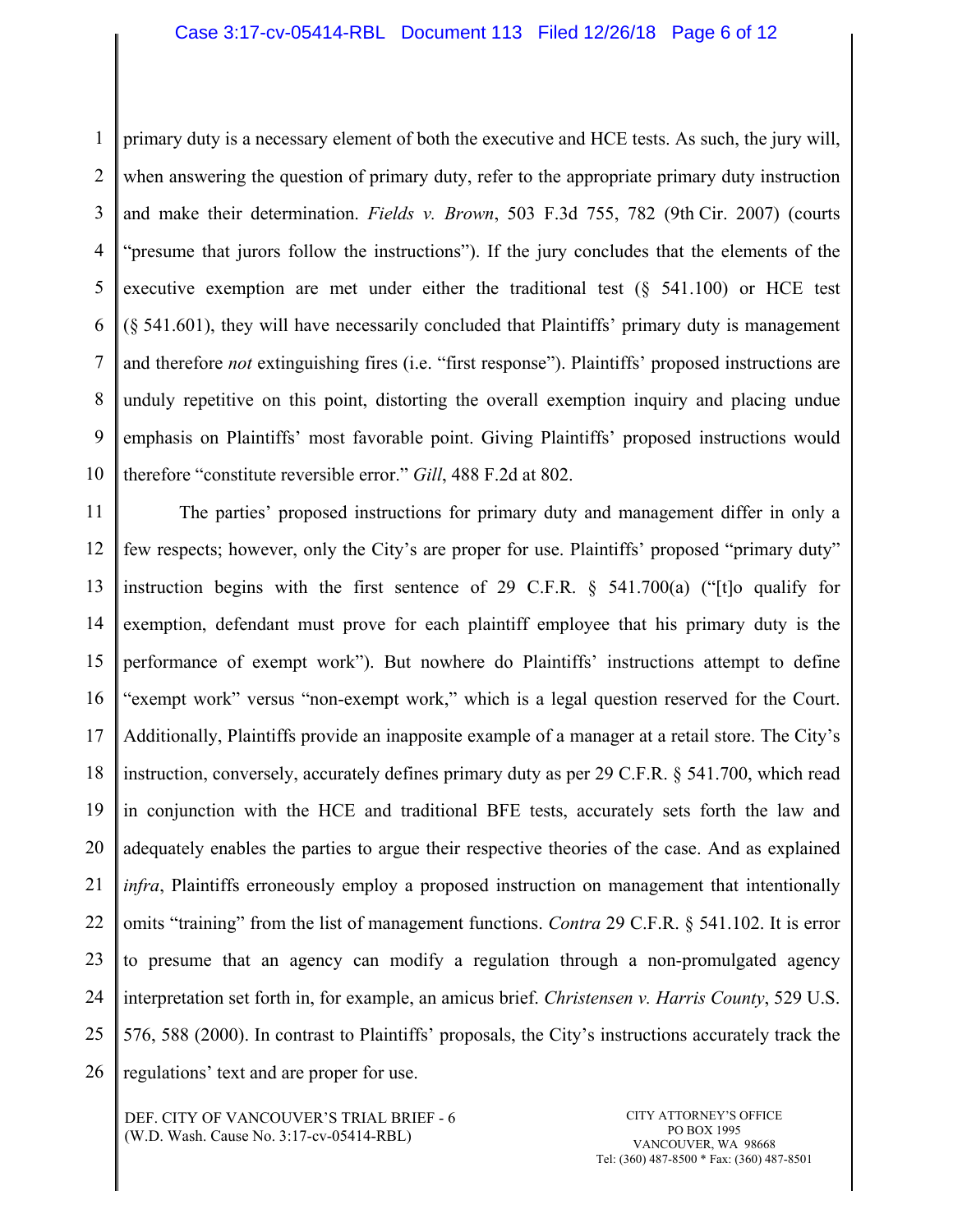1

### **D. The Court should reject Plaintiffs' Proposed Instructions, particularly their effort to expand 29 C.F.R. § 541.3(b) beyond its scope.**

2 3 4 5 6 7 8 9 10 11 12 13 14 15 Critical to the parties' ability to try this case will be how the Court determines which duties are exempt managerial functions versus which duties are nonexempt. However, the Court's earlier order does not so indicate. For example, it is unclear whether the Court views "ensuring operational readiness through supervision and inspection of personnel, equipment and quarters … and directing operations at crime, fire or accident scenes, including deciding whether additional personnel or equipment is needed" as "managerial tasks" and consequently exempt duties as DOL's regulatory comments explain, 69 Fed. Reg. at 22130, or whether the Court views such tasks as nonexempt duties synonymous with fighting a fire. The same can be said in regards to "training," which is defined as a management function in 29 C.F.R. § 541.102, but is claimed by the Plaintiffs to be nonexempt work because they work in a fire department. How the Court views the law on these points will greatly aid the parties in deciding how to present their cases, which will inevitably streamline the trial. As a result, the City intends to solicit clarification from the Court at the pretrial conference as to how it has interpreted the law on these points.

16 17 18 19 20 21 22 23 24 25 26 The City's proposed instructions parallel the DOL's interpretation as expressed in the official regulatory comments. Conversely, Plaintiffs' proposed "first responder" and "training" instructions further an unsupported version of the law and seek to expand the regulations beyond their intended scope. On this point of law, *United States v. Christensen*, 801 F.3d 970, 992 (9th Cir. 2015), is instructive. There, the defendants were convicted of aiding and abetting unauthorized access of a computer in violation of the Computer Fraud and Abuse Act ("CFAA"), 18 U.S.C. § 1030. *Id*. at 991. During trial, the jury was instructed consistent with the statute's language that a violation of the CFAA included situations where the defendant knowingly aided or induced a third party to violate the CFAA. *Id*. The Ninth Circuit, however, found reversible error, as the instructions ran counter to case law that held the CFAA applied only to those who "access" information rather than those who misused accessed information.

DEF. CITY OF VANCOUVER'S TRIAL BRIEF - 7 (W.D. Wash. Cause No. 3:17-cv-05414-RBL)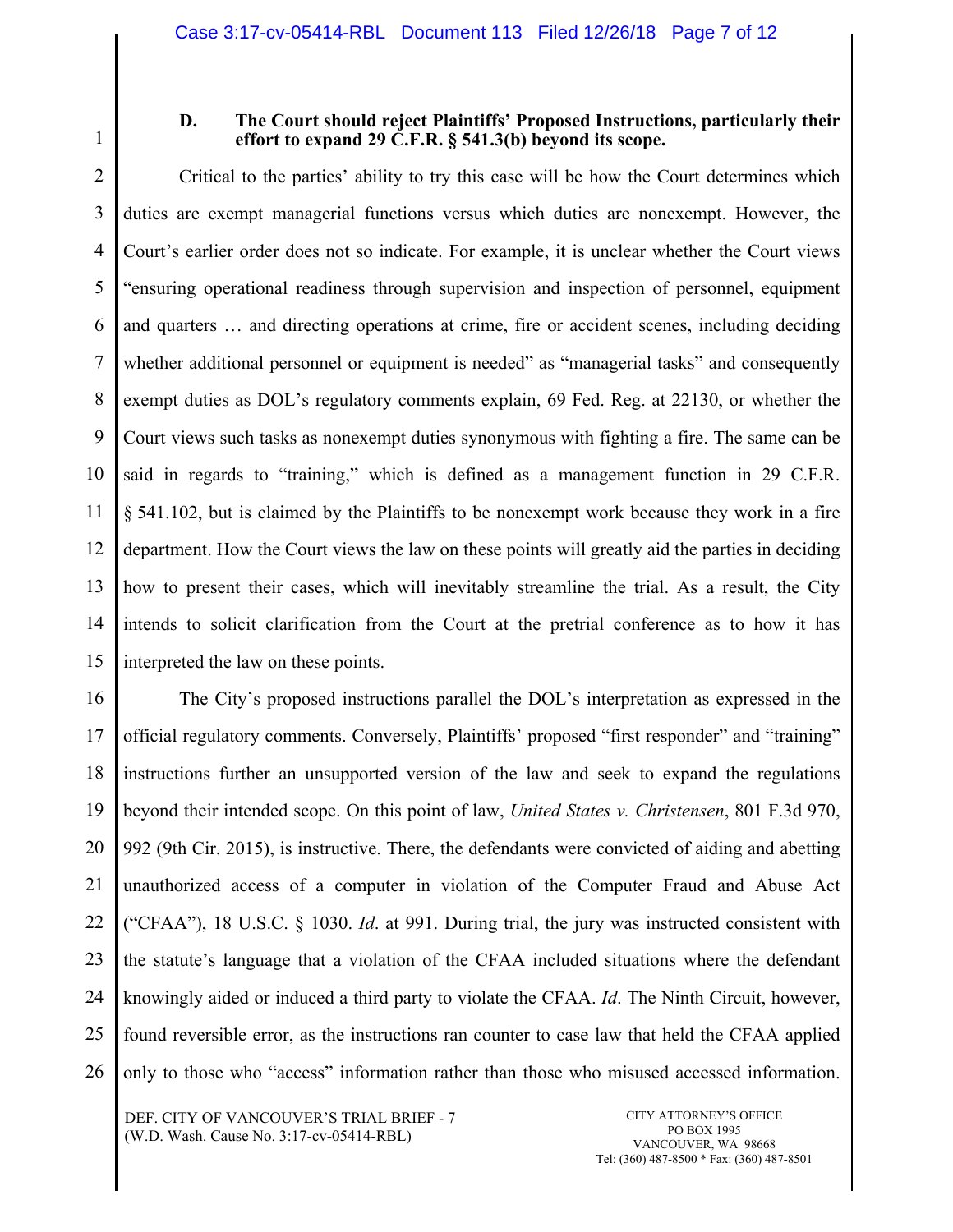1 2 3 4 5 6 *Id*. (citing *United States v. Nosal*, 676 F.3d 854 (9th Cir. 2012) (en banc)). Because the defendants had paid a third party, who was a non-party to the suit, to *access* information and the defendants themselves had simply misused the information by selling it, defendant's action did not fit within the statute's scope. Finding the instruction "transform[ed] the CFAA from an anti-hacking statute into an expansive misappropriation statute," the Court reversed the convictions. *Id*. at 992 (quoting *Nosal*, 676 F.3d at 857 n.3).

7 8 9 10 11 12 13 14 15 16 17 18 19 20 21 22 23 24 25 26 Plaintiffs' proposed instructions parallel the errors found in the *Christensen*  instructions. First, Plaintiffs' "First Responder" instruction (PPJI 8) states that no FLSA exemption applies to an employee "whose primary duty is determined to be that of a First Responder." But that is not what 29 C.F.R. § 541.3(b) says—the term "First Responder" is wholly absent from § 541.3(b)'s text. Rather, as both courts and the DOL have opined, § 541.3(b) protects from exemption all employees *whose primary duty* is to "control[] or extinguish<sup>[]</sup> fires" or "rescu<sup>[e]</sup> fire, crime or accident victims." *Id.* § 541.3(b). It is not the law, as Plaintiffs suggest, that any employee who is ever dispatched to an emergency is automatically nonexempt. Rather, as courts have found, "[t]he distinction appears to hinge on whether the supervisors engage in the same front-line activities as their subordinates on a daily basis." *Maestas v. Day & Zimmerman, LLC*, 664 F.3d 822, 829 (10th Cir. 2012); *accord Smith v. City of Jackson*, 954 F.2d 296, 299 (5th Cir. 1992) (battalion chiefs who respond to some calls but generally do not engage in front-line firefighting deemed exempt), *adopted and cited with approval in* 69 Fed. Reg. at 22130. Given the text of the rule, DOL clarification, as well as extra-circuit case law, Plaintiffs' proposed instruction must be rejected as improperly expanding the law beyond the DOL's intent in promulgating § 541.3(b). *Accord Smith*, 954 F.2d at 299; *see also Mullins v. City of N.Y.*, 653 F.3d 104, 115 (2d Cir. 2011) (noting that "high-level direction of operations by fire chiefs and fire captains who generally d[o] not engage in any *front-line* firefighting" are exempt) (quoting DOL *Amicus* brief, Dkt. 58-1, at 5) (emphasis added). *Christensen* makes clear that instructions must not be misleading and may

DEF. CITY OF VANCOUVER'S TRIAL BRIEF - 8 (W.D. Wash. Cause No. 3:17-cv-05414-RBL)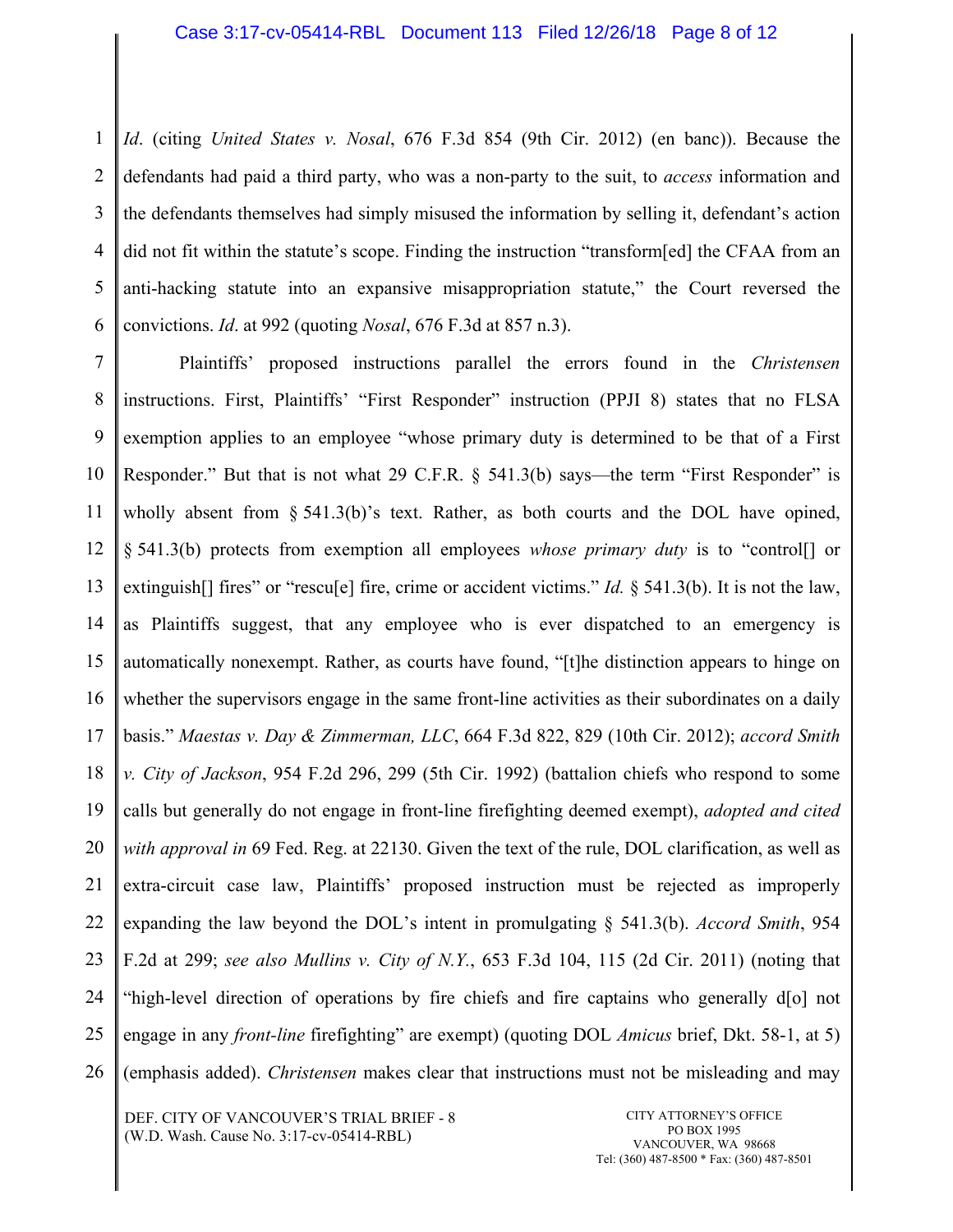1 2 3 not highlight sections of regulations that misconstrue the law's reach. 801 F.3d at 2015; *see also Victor v. Nebraska*, 511 U.S. 1, 29 (1994) ("It is not sufficient for the jury instruction merely to be susceptible to an interpretation that is technically correct.").

4 5 6 7 8 9 10 11 12 13 14 In contrast, the City's proposed instruction not only quotes from  $\S$  541.3(b) accurately, it also draws the appropriate distinction embraced by courts and the DOL between "direct[ing] the work of other employees *in the conduct of fighting a fire*" which is nonexempt work, *id.* § 541.3(b) (emphasis added), "and directing operations at crime, fire or accident scenes," which is an exempt "managerial" duty, 69 Fed. Reg. at 22130 (citing and following *Smith*, 954 F.2d at 299). The City's instruction allows the Plaintiffs to argue their theory that the BCs engage in front-line activities synonymous with captains and firefighters, but also allows the City to argue its theory that BCs' primary role is to ensure operational readiness and direct operations apart from the front-lines. The City's proposed instruction parallels what other courts have done. *See*  Jury Charge (Dkt. 112), *Benevides v. City of Austin*, A-11-cv-438-LY (W.D. Tex. Nov. 13, 2012) at 21-22.

15 16 17 18 19 20 21 22 23 24 25 26 Finally, Plaintiffs' proposed instructions on management and "Training Related to First Responder Duties" misstate the law and must be rejected. *Obsidian Fin. Group, LLC v. Cox*, 740 F.3d 1284, 1288, 1290-93 (9th Cir. 2014) (vacating jury verdict and remanding for new trial when jury instructions misstated the law). First, "training of employees" and "implementing compliance measures" are plainly set forth by DOL regulations as exempt management duties. 29 C.F.R. § 541.102. Contrary to what Plaintiffs suggest, the DOL could not "modify" the regulation through its amicus brief. *Harris County*, 529 U.S. at 588 (agency cannot interpret law in a way that is "inconsistent with the regulation"). Moreover, *Morrison v. County of Fairfax*, 826 F.3d 758 (4th Cir. 2016), did not adopt any conclusion that all fire department training sessions—whether being trained or actively training others—as *de facto*  nonexempt duties in direct contradiction to § 541.102. Rather, *Morrison* narrowly identified the training in which the employee *participates* that "relates *directly* to a fire captain's *regular*

DEF. CITY OF VANCOUVER'S TRIAL BRIEF - 9 (W.D. Wash. Cause No. 3:17-cv-05414-RBL)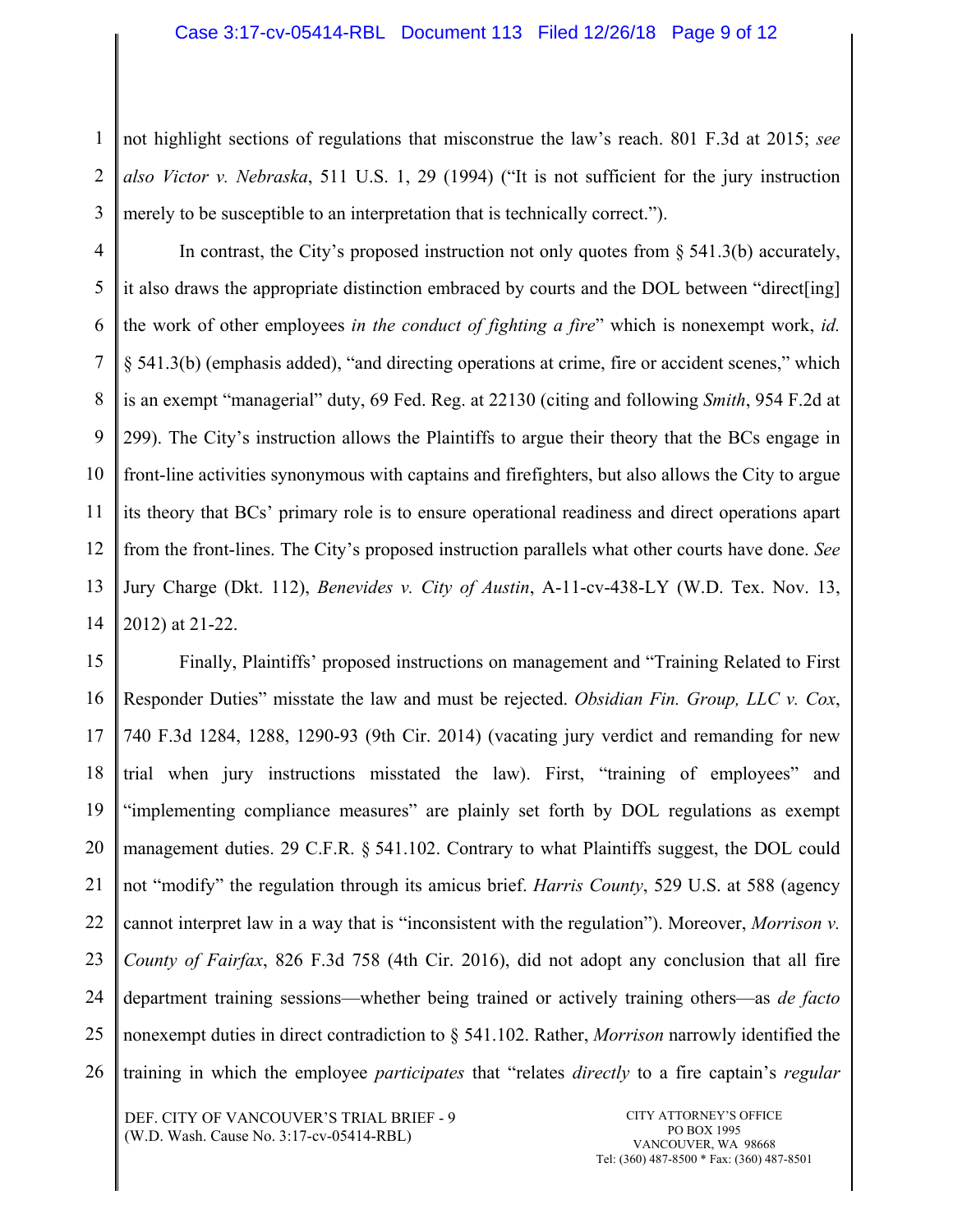#### Case 3:17-cv-05414-RBL Document 113 Filed 12/26/18 Page 10 of 12

1 2 3 4 5 6 7 8 9 10 11 *front line* firefighting duties," as being non-exempt. *Id*. (emphasis added). The City does not dispute this proposition of law: any training the Plaintiffs receive that relate directly to "front line firefighting duties" is nonexempt work; conversely, training that relates to "directing operations" would be exempt work. Given that the DOL has explicitly concluded that highlevel fire department personnel can be exempt if their primary duty is management, it would illogically render the regulations self-contradictory to have a categorical rule that conducting trainings is nonexempt work. Again, any claim that "training" subordinates in a fire department is always nonexempt work would be "inconsistent with the regulation" that is  $\S$  541.102, and therefore must be rejected. *Harris County*, 529 U.S. at 588. Conversely, DPJI #10 provides necessary context to inform the jury's decision under the FLSA, is supported by relevant case law, and DOL interpretation.

12 13 14 15 16 17 18 19 The Court should also give DPJI #8 (emergencies), which accurately reflects the language of 29 C.F.R. § 541.706. As with the City's other proposed instructions, there is precedent for this instruction under these circumstances. *See* Jury Charge (Dkt. 112), *Benevides*, *supra*, at 20. The City will present evidence at trial demonstrating that the only circumstances in which Plaintiffs engage in § 541.3(b) front-line firefighting activities are when an unexpected emergency has occurred and employee lives are in danger, which does not eliminate their exempt status. The City is therefore entitled to present this theory. *Jones v. Williams*, 297 F.3d 930, 934 (9th Cir. 2002).

20

#### **III. CONCLUSION**

21 22 For all of the foregoing reasons, the Court should reject Plaintiffs' proposed instructions<sup>4</sup> and adopt those proposed by the City.

23

24

<sup>25</sup> 4 Plaintiffs' instructions are also misleading because they suggest the City is obligated to prove that each Plaintiff is exempt for the jury to find one of them exempt. *E.g.*, PPJI 1, 6. There is already a joint jury instruction that tracks 9th Circuit's Model Instruction No. 1.8, which is universally accepted to advise the jury to apply the law

<sup>26</sup> individually to separate parties. This provides yet another reason to reject Plaintiffs' instructions.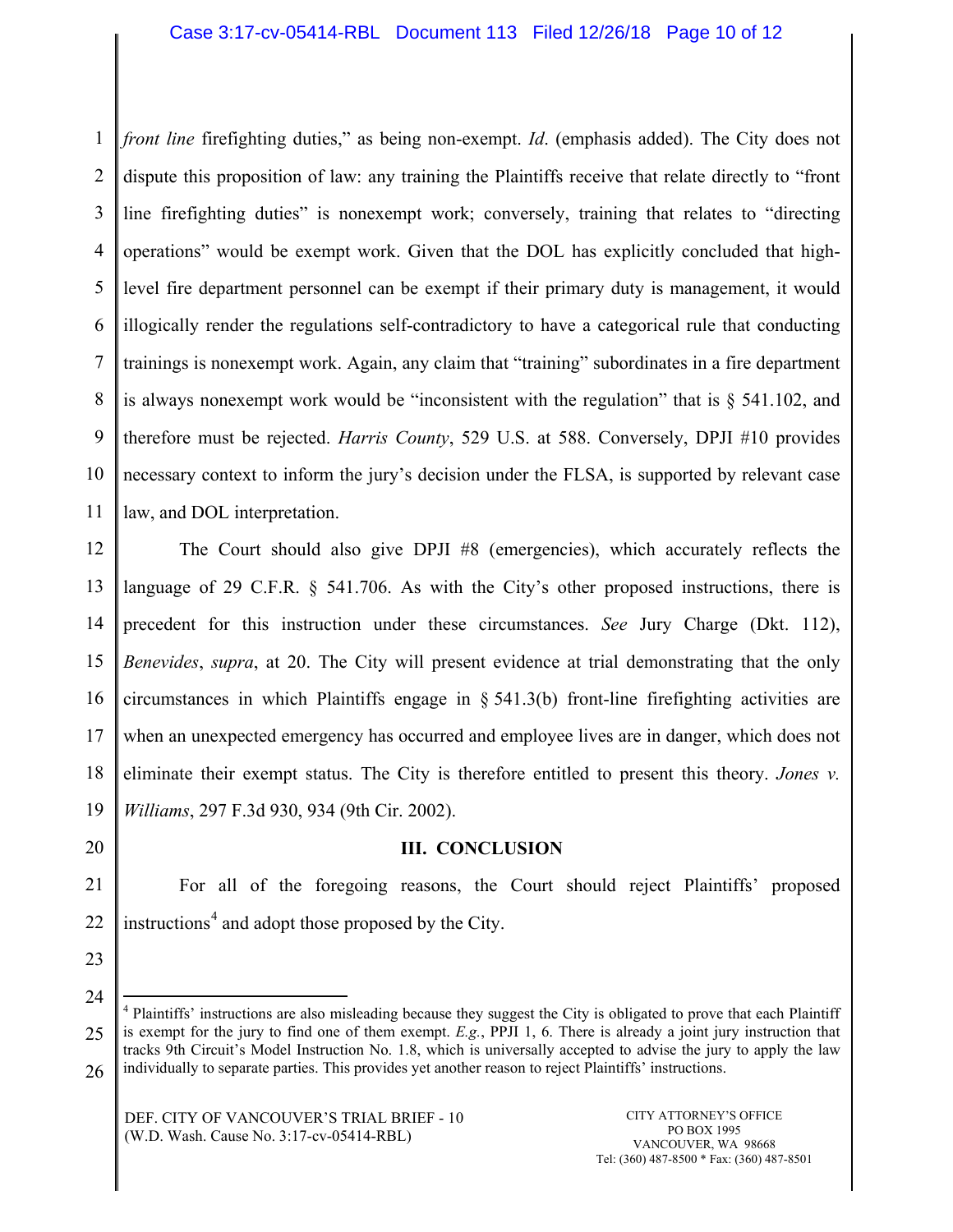| $\mathbf{1}$   | DATED on December 26, 2018. |                                                                                                     |
|----------------|-----------------------------|-----------------------------------------------------------------------------------------------------|
| $\overline{2}$ |                             | <b>CITY ATTORNEY'S OFFICE</b><br>VANCOUVER, WASHINGTON                                              |
| 3              |                             |                                                                                                     |
| $\overline{4}$ |                             | By: /s/ Daniel G. Lloyd<br>Daniel G. Lloyd, WSBA No. 34221<br>Sara E. Baynard-Cooke, WSBA No. 35697 |
| 5              |                             | <b>Assistant City Attorneys</b><br>Attorneys for Defendant City of Vancouver                        |
| 6              |                             | PO Box 1995                                                                                         |
| $\overline{7}$ |                             | Vancouver, WA 98668-1995<br>Tel: 360.487.8500; Fax: 360.487.8501                                    |
| 8<br>9         |                             | dan.lloyd@cityofvancouver.us<br>sara.baynard-cooke@cityofvancouver.us                               |
| 10             |                             |                                                                                                     |
| 11             |                             |                                                                                                     |
| 12             |                             |                                                                                                     |
| 13             |                             |                                                                                                     |
| 14             |                             |                                                                                                     |
| 15             |                             |                                                                                                     |
| 16             |                             |                                                                                                     |
| 17             |                             |                                                                                                     |
| 18             |                             |                                                                                                     |
| 19             |                             |                                                                                                     |
| 20             |                             |                                                                                                     |
| 21             |                             |                                                                                                     |
| 22             |                             |                                                                                                     |
| 23             |                             |                                                                                                     |
| 24             |                             |                                                                                                     |
| 25             |                             |                                                                                                     |
| 26             |                             |                                                                                                     |
|                |                             |                                                                                                     |

I